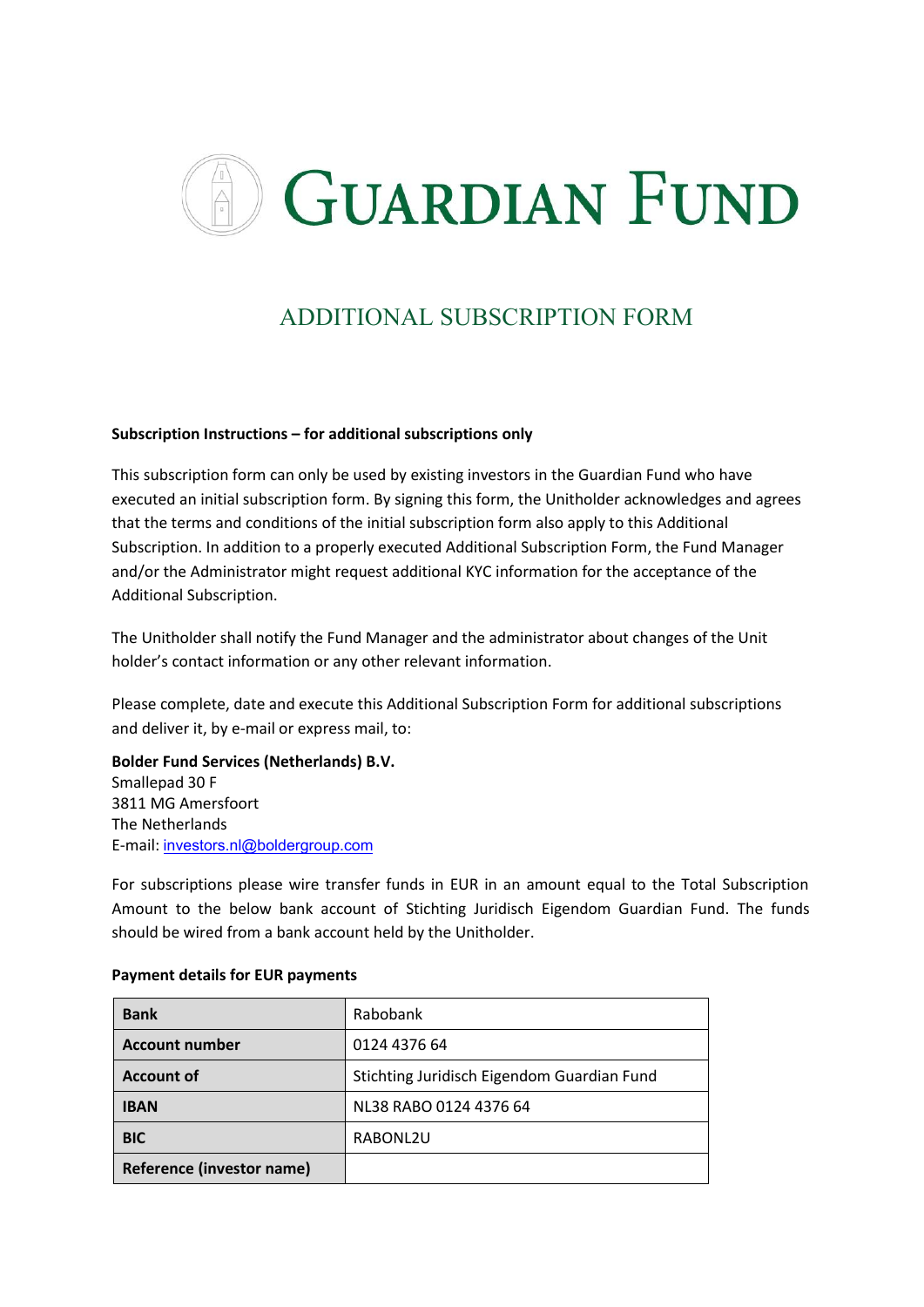To complete the Additional Subscription Form, please insert the information set forth below.

| <b>NAME:</b> |                                                                                        |      |
|--------------|----------------------------------------------------------------------------------------|------|
|              |                                                                                        |      |
|              |                                                                                        |      |
|              | The Unitholder hereby undertakes to pay the Additional Subscription Amount of:         |      |
|              |                                                                                        |      |
|              |                                                                                        | EUR. |
|              | in consideration for [please tick appropriate Class]:<br><b>General Class A Units;</b> |      |
|              | <b>General Class A - International Investors Units;</b>                                |      |
|              | Institutional Class A Units;                                                           |      |
|              | Institutional Class A - Austrian Investors<br>Units;                                   |      |
|              | Institutional Class B Units;                                                           |      |
|              | Institutional Class C Units; or                                                        |      |
|              | Initial Class $11$                                                                     |      |

The Total Additional Subscription Amount shall be received by 17:00 hours CET on the Business Day falling at least two (2) Business Days before: (i) the Transaction Date and/or (ii) such other day or days as the Fund Manager may from time to time determine at its sole discretion (any such date, the "**Subscription Date**") as per which the applicant wishes to receive Units. The Fund Manager may decide, at its sole discretion, to accept an application for Units in case of overdue payment, provided that the Total Additional Subscription Amount has been received on the second (2nd) Business Day prior to the relevant Additional Subscription Date.

# **SOURCE OF FUNDS DECLARATION**

The Unitholder declares that the funds totalling EUR \_\_\_\_\_\_\_\_\_\_\_\_\_\_\_\_\_\_\_\_\_\_\_\_\_, which are used to purchase the Units represent funds obtained by the Unitholder from the following source (such as: employment/salary, selling company, selling real estate and inheritance):

 $\mathcal{L}_\mathcal{L} = \{ \mathcal{L}_\mathcal{L} = \{ \mathcal{L}_\mathcal{L} = \{ \mathcal{L}_\mathcal{L} = \{ \mathcal{L}_\mathcal{L} = \{ \mathcal{L}_\mathcal{L} = \{ \mathcal{L}_\mathcal{L} = \{ \mathcal{L}_\mathcal{L} = \{ \mathcal{L}_\mathcal{L} = \{ \mathcal{L}_\mathcal{L} = \{ \mathcal{L}_\mathcal{L} = \{ \mathcal{L}_\mathcal{L} = \{ \mathcal{L}_\mathcal{L} = \{ \mathcal{L}_\mathcal{L} = \{ \mathcal{L}_\mathcal{$ 

# **PLANNED INVESTMENT PERIOD AND FREQUENCY OF TRADING**

The planned investment period and expected frequency of trading are:

Planned investment period :

 $<sup>1</sup>$  Initial Class 1 is soft closed to new subscriptions; this Class is only available for investments by Unitholders</sup> that were invested in Initial Class 1 or Initial Class 2 prior to 1 December 2020.